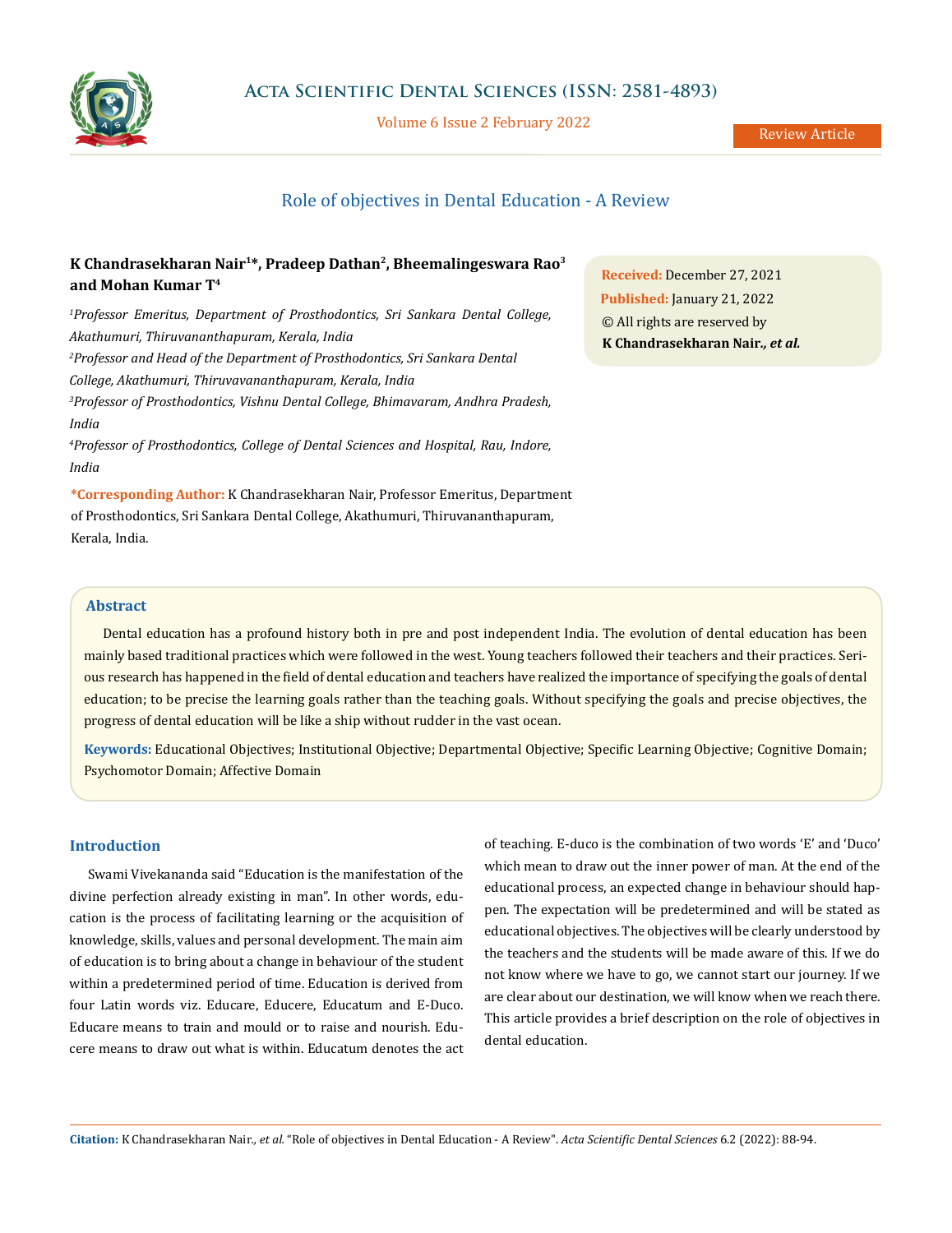### **Educational objectives**

Educational objectives are statements, which tell us what the students should be able to do at the end of the learning period that they could not do before. For example, a fresh first year BDS students may have "some" idea of dental caries. But after completion of the course, the student:

- Is able to describe how the disease appears, the causative organisms, the treatment and preventive methods.
- Is able to use a mouth mirror and probe, and can identify the disease and gauge the extent of infection.
- Is aware of the pain and discomfort dental caries can cause to a patient and shows consideration and readily offers services.

All these things the student could not do before undergoing the training. After the educational process he is able to do all these. From the teachers' point of view, they taught the students appropriately and with dedication. Beyond the satisfaction teachers receive, it was their aim that the student should learn and perform. Hence the above statements can be rightly stated as learning objectives. A teacher can take hours of lectures on the aetiologic process of dental caries. May be that was the objective of the teacher. But we will be happy if the student can list the causes of dental caries without any mistake at the end of the class. This helps the teacher to evaluate the students easily at the end of the class or the learning period.

# **Go through the following objective statements which are grouped into three:**

#### **Group 1**

- At the end of the BDS course, the student should be able to diagnose and manage oral diseases that occur frequently in the community.
- At the end of the BDS course, the student should be able to provide preventive and curative oral health care to the individuals and community in both the healthy state and in sickness.
- At the end of the BDS course, the student should be able to manage oral health centers at various levels and in a variety of settings and to work efficiently and effectively in health care teams - in teaching, research and service - making use of the available facilities.

# **Group 2**

- At the end of the learning period, the student should be able to screen patients, identify partially edentulous situations and decide appropriate treatment.
- At the end of the learning period, the student should be able to perform minor surgical procedures such as dental extraction, drainage of an abscess, obtain a biopsy etc.
- At the end of the learning period, the student should be able to demonstrate oral hygiene methods to children below 12 years and perform fluoride application in an attempt to prevent dental caries.

#### **Group 3**

- At the end of the clinical posting, the student should be able to give inferior alveolar block anaesthesia and demonstrate the effect of anaesthesia eliciting signs and symptoms.
- At the end of the lecture, the student should able to enumerate Applegate's rules of applying Kennedy's classification of partially edentulous situations.
- At the end of the clinical posting, the student should be able to make preliminary impressions of completely edentulous patient in three attempts.

The objectives in the first group are broad based and can be an institutional goal. This is related to the needs of the community as a whole and there may not be much difference to this category from nation to nation or from state to state. The second group is of intermediate nature and falls within the institutional objectives. The third group relates to a specific learning activity. They are more precise and can be termed as specific learning objective (Figure 1).

The format of the objective statements used in this article is popularly known as 'Students Will Be Able To' format (SWBAT). Some teachers prefer to frame objectives in 'I can' format. These statements are from a student point of view which encourages the students to identify with the learning goals, visualize themselves achieving the goals and experience a greater sense of personal accomplishment when the learning objectives are achieved. Long descriptive statements are also used to frame learning objective statements.

**Citation:** K Chandrasekharan Nair*., et al.* "Role of objectives in Dental Education - A Review". *Acta Scientific Dental Sciences* 6.2 (2022): 88-94.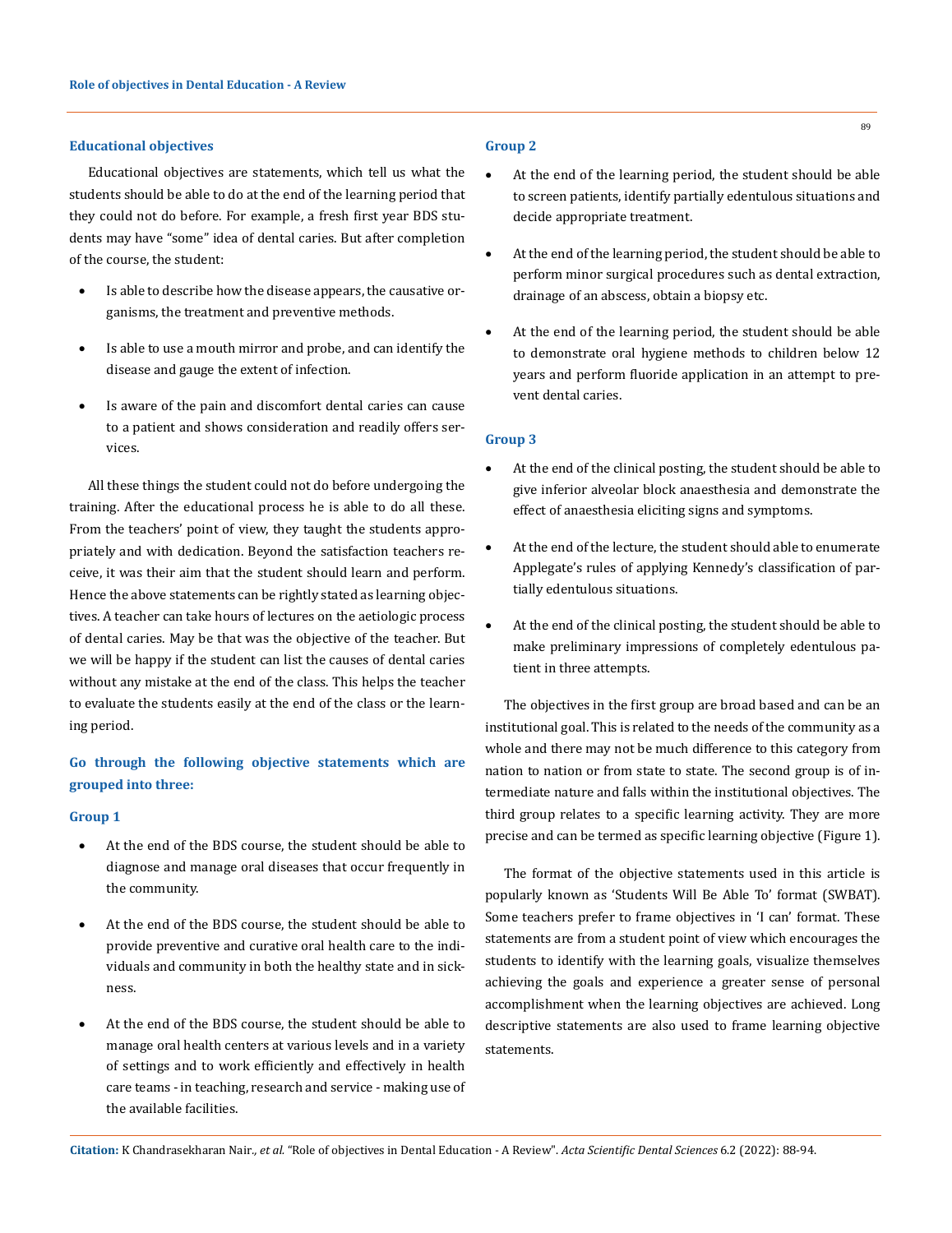

**Figure 1.** Hierarchy of institutional, departmental and specific learning objectives.

(https://www.slideshare.net/devender1/educational-objectives-110864368)

#### **Qualities of educational objectives**

- **Relevant:** To the oral health needs of the society and should be convincing to the learner. In India, about 85% to 90% of adults have cavities in their teeth because of dental caries. About 30% of children have misaligned teeth. Over 50% of Indians with dental health issues receive treatment or advice from someone other than a dentist, such as chemists. About 51% of Indians use a toothbrush and toothpaste to brush their teeth. Around 28% brush their teeth the recommended two times a day. Objectives related to dental caries, its prevention through oral hygiene, orthodontic treatment, dentist's role in educating patient will be appealing to the student because of the relevance. In a clinical session if the student is asked to fill up a very long proforma with innumerable number of questions about diseases which are not relevant to India, naturally students will have doubts about the relevance.
- • **Feasible**: Unrealistic objectives should not be set. Years ago, teachers use to tell their students that a doctor has to learn everything under the sun. In those days, teachers enjoyed unquestioned authority and no student dared to ask questions to the teachers. Present day students require very specific instructions and teachers also modified their stand. While formulating educational objectives, requirements like facilities and time should be considered to carry out the instructions.
- **Clarity and unequivocality**: The words of expression must be precise and should not confuse the student by providing an avenue for multiple interpretations. When a student asks what to study on a particular topic and if an answer is given that you should know everything, the objective loses its clarity. The objective should be unequivocal which means unambiguous, clear having only one possible meaning or interpretation.
- **Observability and measurability:** The change happening to the student should be observable and measurable; otherwise, evaluation becomes a difficult task.

In the example given above - at the end of the clinical posting, the student should be able to make preliminary impressions of completely edentulous patient in three attempts - all the qualities are incorporated. It is relevant to the profession of dentistry and to the society comprising of so many senior citizens. In a clinical situation it is feasible to test the skill. A trained undergraduate student can perform this without much difficulty. The instruction is clear and there is no scope for multiple interpretations. Before the said clinical posting, the student could not do this but after the clinical posting, the student should be able to make an impression but his proficiency is measured by stipulating a condition that he gets only three chances to prove. If the student is not successful even with three attempts, his grade will be lowered and may be subjected to further training.

Learning objectives precisely articulates the academic expectations of the teachers. When learning objectives are clearly communicated to the students, they are more likely to achieve the presented goals reasonably faster. Conversely, when the learning objectives are absent or unclear, students may not know what's expected of them, which subsequently leads to confusion and frustration and that could impede the learning process.

#### **Uses of educational objectives**

Learning objectives help the teachers to structure, sequence, and plan out learning goals for a specific instructional period, typically for the purpose of directing the students towards the achievement of larger and long-term educational goals that are expected out of the course, performing well on a [standardized test](https://www.edglossary.org/standardized-test/), or graduating from the college/university. In short, educational objectives help to develop a teaching learning process and an evaluation process

**Citation:** K Chandrasekharan Nair*., et al.* "Role of objectives in Dental Education - A Review". *Acta Scientific Dental Sciences* 6.2 (2022): 88-94.

90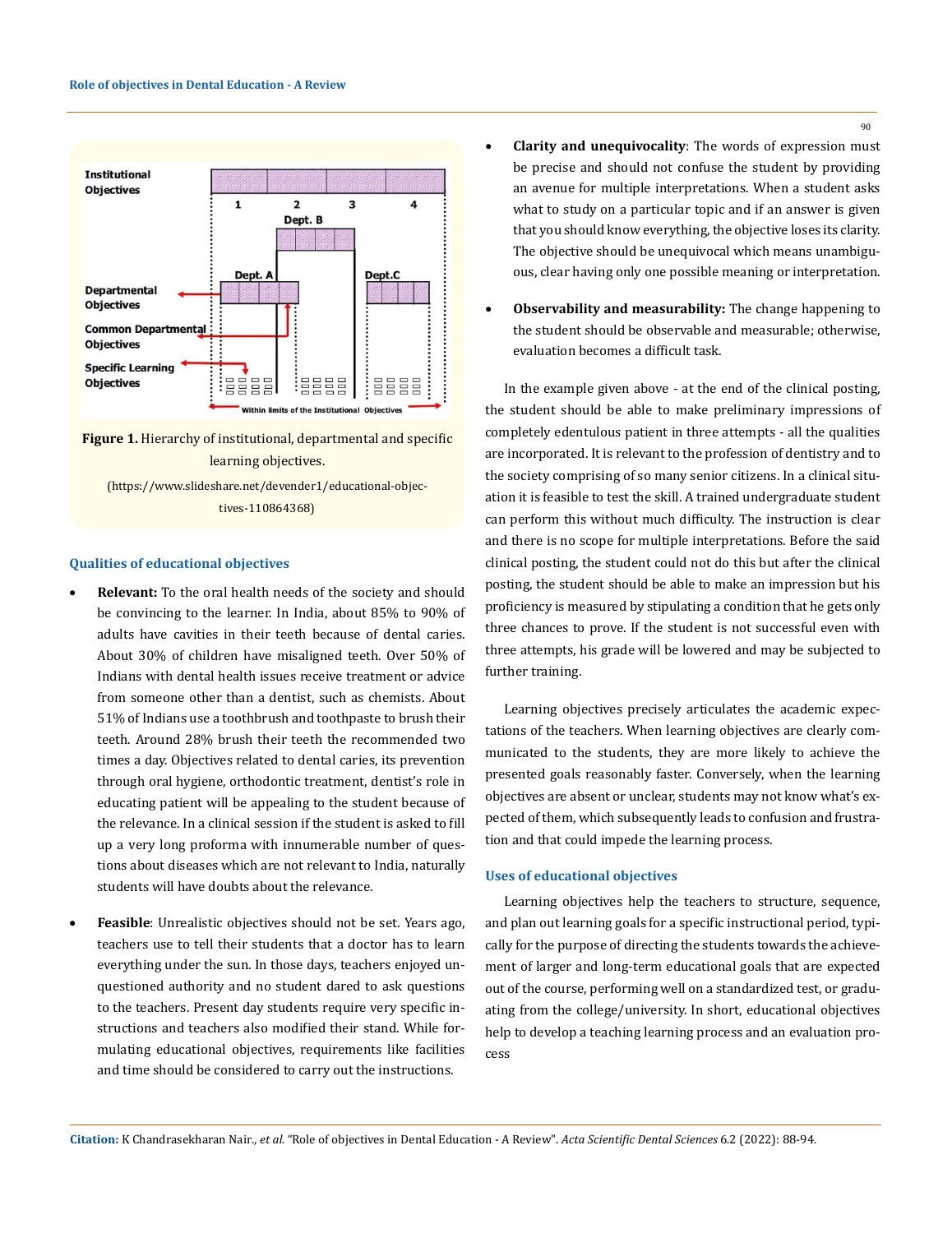#### **Types of objectives**

When a student is enrolled to the BDS programme, he is lead to a desired goal and it will be stated as educational objectives at different levels. One of the objectives of the institution will be to equip the student to manage dental emergencies. The surgery department that handles the emergency will have more focused objectives which state that the student should have knowledge of various types of dental emergencies, the commonest causes and the methods of management. This objective is named as the departmental (intermediate) objective and which falls within the institutional objective. The departmental objective comprises of different specific learning objectives viz. the student should be able to examine a patient who reports with post extraction bleeding, put a suture and apply a compression pack. For achieving this objective, first a lecture can be given followed by a posting in the casualty department, assisting the surgeon and later managing a patient under supervision. The supervisor can evaluate the student on the knowledge by asking questions and on the skill by observation. This is the primary hierarchical pattern of objectives followed in dental colleges of India - 1. Institutional objectives (general) 2. Departmental objectives (intermediate objectives) 3. Specific learning objectives (precise) (Figure 1).

#### **Taxonomy of educational objectives**

Taxonomy of educational objectives is a classification system of different types of educational objectives used for effective understanding and precise communication. The idea for this classification system was formed at an informal meeting of college examiners attending the 1948 American Psychological Association Convention in Boston. At this meeting, interest was expressed on a theoretical framework which could be used to facilitate communication among examiners. This group felt that such a framework could do much to promote the exchange of test materials and ideas about testing. In addition, it could be helpful in stimulating research on examinations and on the relations between examination and education. The original plan of complete taxonomy consisted of three domains viz. - the cognitive, the affective, and the psychomotor. The cognitive domain includes objectives that deal with the recall or recognition of knowledge and the development of intellectual abilities and skills. A second part of the taxonomy is the affective domain. It includes objectives which describe changes in interest, attitudes, and values, and the development of appreciations and adequate adjustment. The third domain is the manipulative or motor-skill area.

More than thirty participants were present in the meeting but the findings were later known after Benjamin Bloom. Educational objectives, thereafter were classified under three domains: Cognitive (knowledge), Psychomotor (skills) and Affective (attitude).

#### **Go through the following objectives**

Objectives belonging to the Cognitive domain

- 1a. List five commonly used impression materials.
- 1b. Classify impression materials into elastic and non elastic based on the physical state of the set material.
- 1c. Select an appropriate impression material to be used in a partially edentulous situation.
- 2a. List the eruption dates of the permanent teeth.
- 2b. Compare the difference in eruption dates of males and females.
- 2c. Determine the age of a young individual after observing the teeth present.

The above objectives indicate intellectual activity and hence they belong to the cognitive domain. Though they belong to the same domain, there is a hierarchical difference. 1a and 2a belong to the ability to recall facts (knowledge). 1b and 2b requires an ability to interpret data (comprehension) and 1c and 2c require an ability to solve a problem (application). These are all intellectual activities and hence belong to the cognitive domain.

Objectives belonging to the Psychomotor domain

- 1a. Give an inferior alveolar block as the teacher has demonstrated.
- 1b. Perform dental extraction on patients attending the oral surgery department under the supervision of the teacher.
- 1c. Control confidently the bleeding from an extraction socket in a patient whose tooth was extracted in another dental clinic.
- 2a. Obtain history of the presenting complaint through an interview (as the teacher did).
- 2b. Instruct a child and mother the correct method of brushing.
- 2c. Speak in the college welfare society on the importance of oral hygiene.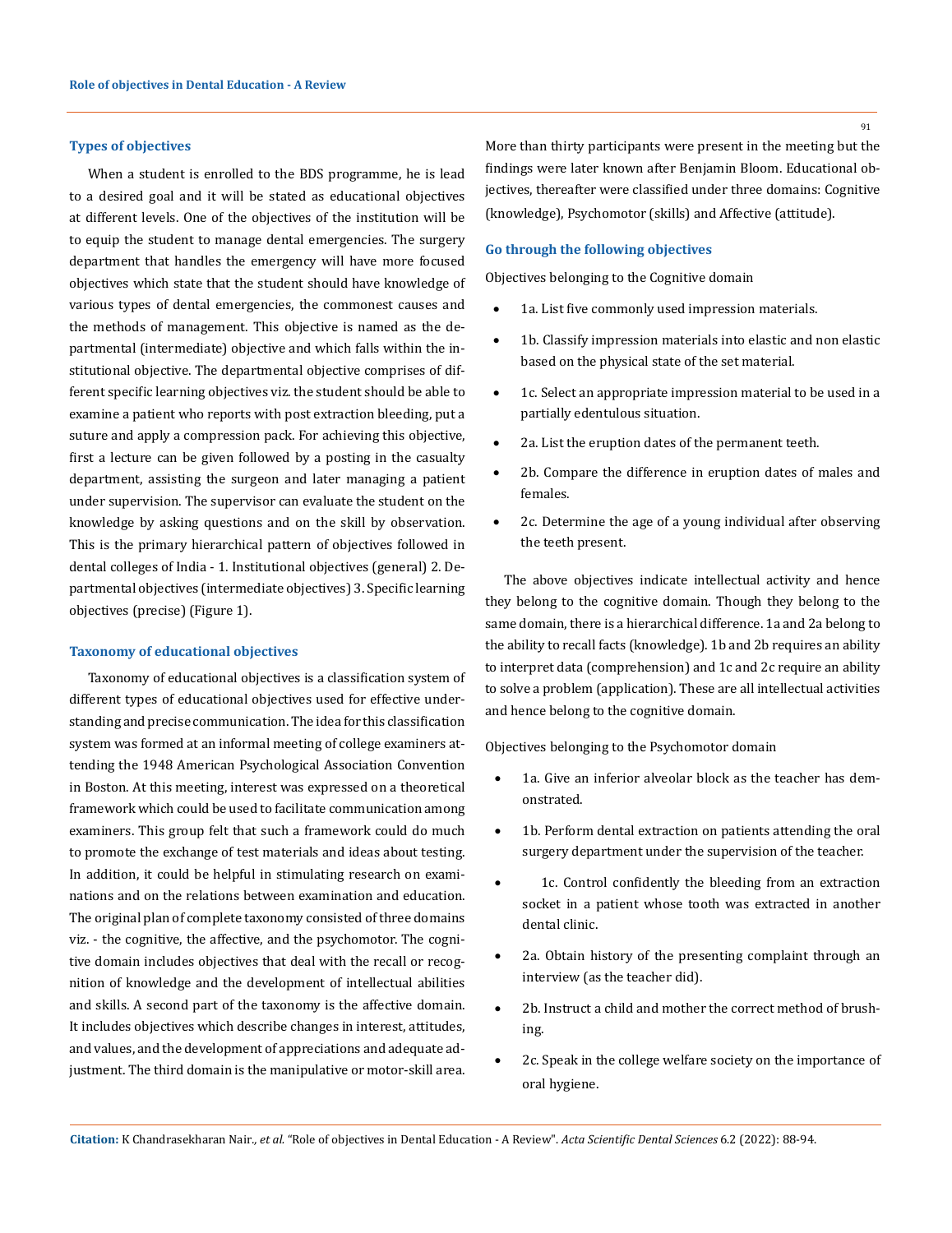The above activities require psychomotor activity (skill) of the learner and he is expected to perform a professional skill or a communication skill. The common activities include doing some work either in the clinic/ laboratory or communicating with the patient/ relative of the patient/ colleague. These objectives can be grouped under skills or **psychomotor domain**. The different levels of this domain are **imitation** (1a,2a) - here the student primarily imitates the teacher who has demonstrated the skill, **practice under supervision** (1b, 2b) - here the student performs the skill but under the supervision of the teacher and **proficiency** (1c, 2c) - here the student is allowed to perform independently because the teacher is confident that the student can perform proficiently.

Objectives belonging to the affective domain

- 1a. The learner would be able to show concern of the anxiety of a patient waiting for dental extraction.
- 1b. The learner would be able to speak a few reassuring words to the patient.
- 1c. The learner would habitually comfort patients before a procedure is undertaken.
- 2a. Listens to the instructions given by the teacher.
- 2b. Goes to the library and refers books and journals to know more about on what the teacher has instructed.
- 2c. Regularly goes to the library and reads.

These activities are concerned with the human element. The dentist should have a heart to feel, respond with consideration and develop a good nature. The activities described fall under the attitude of the learner or the affective domain. The objectives 1a and 2a belong to the category of receiving because the student becomes aware of an idea and is willing to receive it. Objectives 1b and 2b belong to the category of responding - here the student is expected to respond to the idea he received. Objectives 1c and 2c belong to the category of internalization - here the student is habituated to receive ideas and appropriately responding to it.

### **Specific learning objectives (SLO)**

Our country needs dentists who can provide preventive, interventional and curative measures to maintain oral health of the people. Our dentists should function effectively in a dental team or with other health care professionals in the management and health promotion for all patients. This statement appears laudable but the student will not know what he should do to reach that place. The policy makers of our country know the qualities of dentists we require which are based on the oral health needs of the country and it is broadly communicated to the institutions where training programs are conducted. Based on the disease profile, oral diseases are categorized into different specialties which are represented by the respective departments. Each department will design its teaching programme consisting of lectures, demonstrations, clinical postings, assessment systems, communication methods based on ethical values. A document of departmental objectives will guide the teachers to formulate 'specific objectives' and it will be brought to the notice of the students too. Once the student becomes aware of the objectives of a class, their attention level will improve because they know that the teacher is going to evaluate or assess him at the end of the class, based on the objective.

In order to instruct the student, the institutional and intermediate objectives must be broken down into specific tasks. Each task will have specific educational objectives. The specific objectives will help in designing the instructional method and the evaluation process. This will also help the student to organize himself. The objective must be relevant, unequivocal, observable, measurable and feasible. Specific educational objective can be defined as a task accompanied by criteria indicating an acceptable level of performance.

Specific learning objectives should contain the following four elements:

- Activity this describes what the learner is expected to do and is normally expressed in terms of an active verb.
- Content this describes the subject, object or theme in relation to the activity performed.
- Criterion this describes the acceptable or desirable level of proficiency expected.
- Condition this describes the important conditions/resources supplied and the restrictions applied, under which the learner should perform.

Go through the following objectives:

Identify on periapical radiographs of the maxillary and mandibular teeth of a patient, radiolucent lesions in relation to the teeth with hundred percent accuracy.

92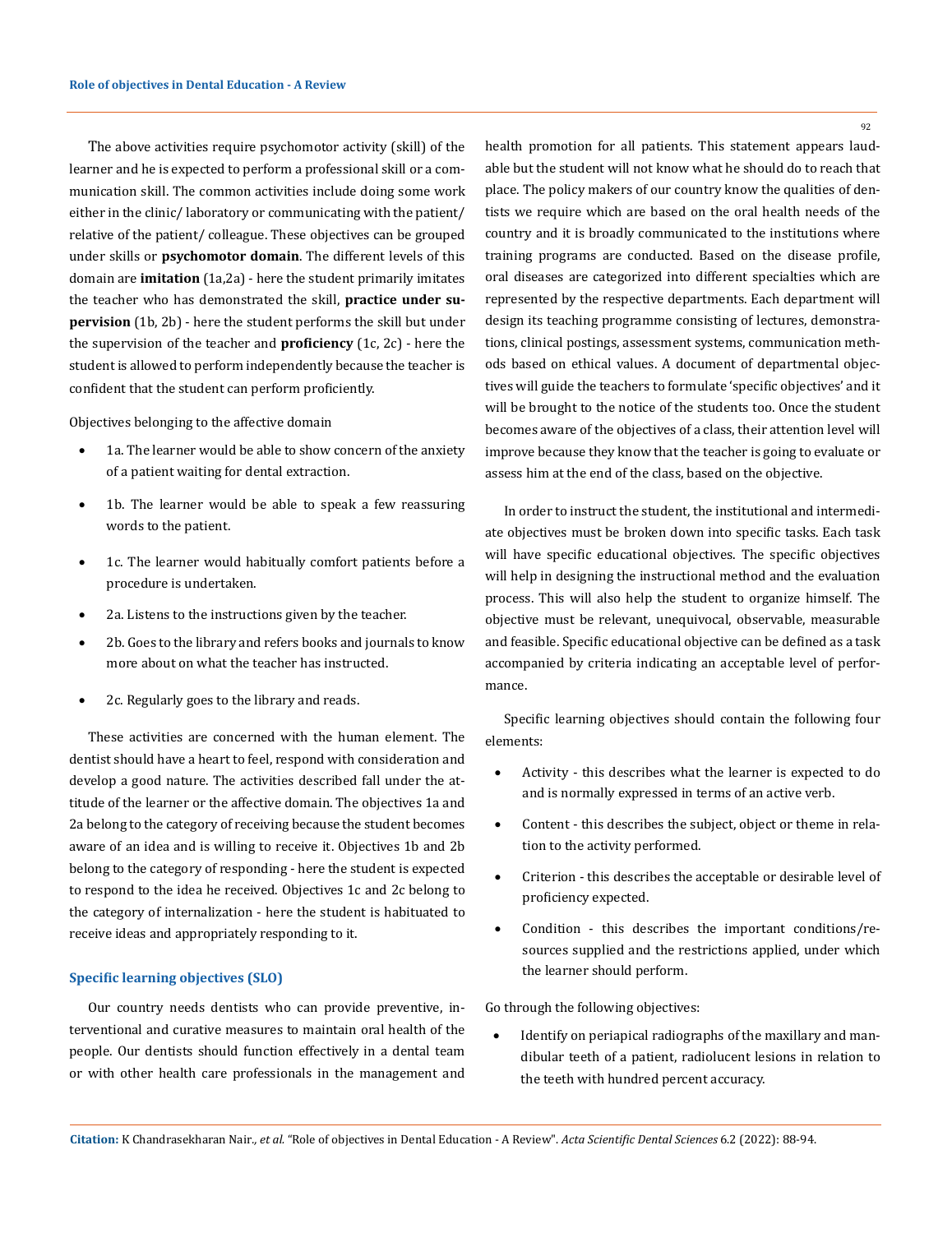- • Find out the vitality of discoloured anterior tooth, using cold and hot stimuli without causing much discomfort to the patient.
- • Obtain impression of a completely edentulous maxillary residual ridge using a stock tray and putty silicone impression material within two attempts.
- List from memory, three indications where endosseous implants can be used.

In the examples, the four elements can be identified:

- Activity- identify/find out/obtain/list
- Content-radiolucent lesions/vitality/impression/indications
- Condition peri apical radiographs of the patient
	- Cold and hot stimuli
	- Stock tray and putty silicone
	- • Implants
- Criterion: hundred percent accuracy/without discomfort/ two attempts
	- Three indications

The criteria help in the assessment without any ambiguity.

In these examples, the qualities of SLO can also be found out.

- Activity guides us to the skill or behavior change expected in the learner.
- Content guides us to the topic or subject matter.
- Criteria guide us how to assess the outcome and what level of competence is expected of the learner.
- Condition guides us to the nature of restrictions to be posed or resources to be provided during the assessment.

However, it is difficult to formulate SLO for the affective domain for reasons of measurability and observability. Students learn from their teachers, the right attitude the dentist should have, through the model behavior of the teacher. Student - patient interactions in the clinic can be assessed by the teachers using rating scales.

When developing learning objectives, it is desirable to consider the following questions:

For whom are the objectives framed and what is their previous knowledge?

- • Will I get adequate time to achieve the objectives?
- What level of mastery I expect the students to achieve?
- How will students demonstrate mastery?
- Will the mastery be observable and measurable?
- In short is the objective Specific, Measurable, Achievable, Relevant and Time bound?

### **Conclusion**

While designing the course, it should be made sure that internal structure should be strong and conducive to the student learning. Articulate the objectives in precise terms on the knowledge, skills and attitudes which are expected from the students at the end of the course. Assessments are done to check the degree to which the students are meeting the learning objectives. Instructional strategies are chosen to foster student learning towards meeting the objectives. Aligning these three components viz. objectives, assessments and instructional strategies is never static but a dynamic process because the world is progressing by doubling the knowledge overnight (Figure 2). When these components are not aligned, students might complain that the test did not have anything to do with what was covered in class, or instructors might feel that even though students are earning a passing grade, they haven't really mastered the material at the desired level.



**Figure 2.** Objectives, instructional activities and assessment.

(https://www.cmu.edu/teaching/designteach/design/learningobjectives. html)

# **Bibliography**

- 1. Guilbert JJ. "Educational handbook for health professionals". WHO offset publication No. 35, Geneva, WHO (1987).
- 2. Bloom BS. "Taxonomy of educational objectives". Hand book I - cognitive domain, David Mckay Company, New York (1956).